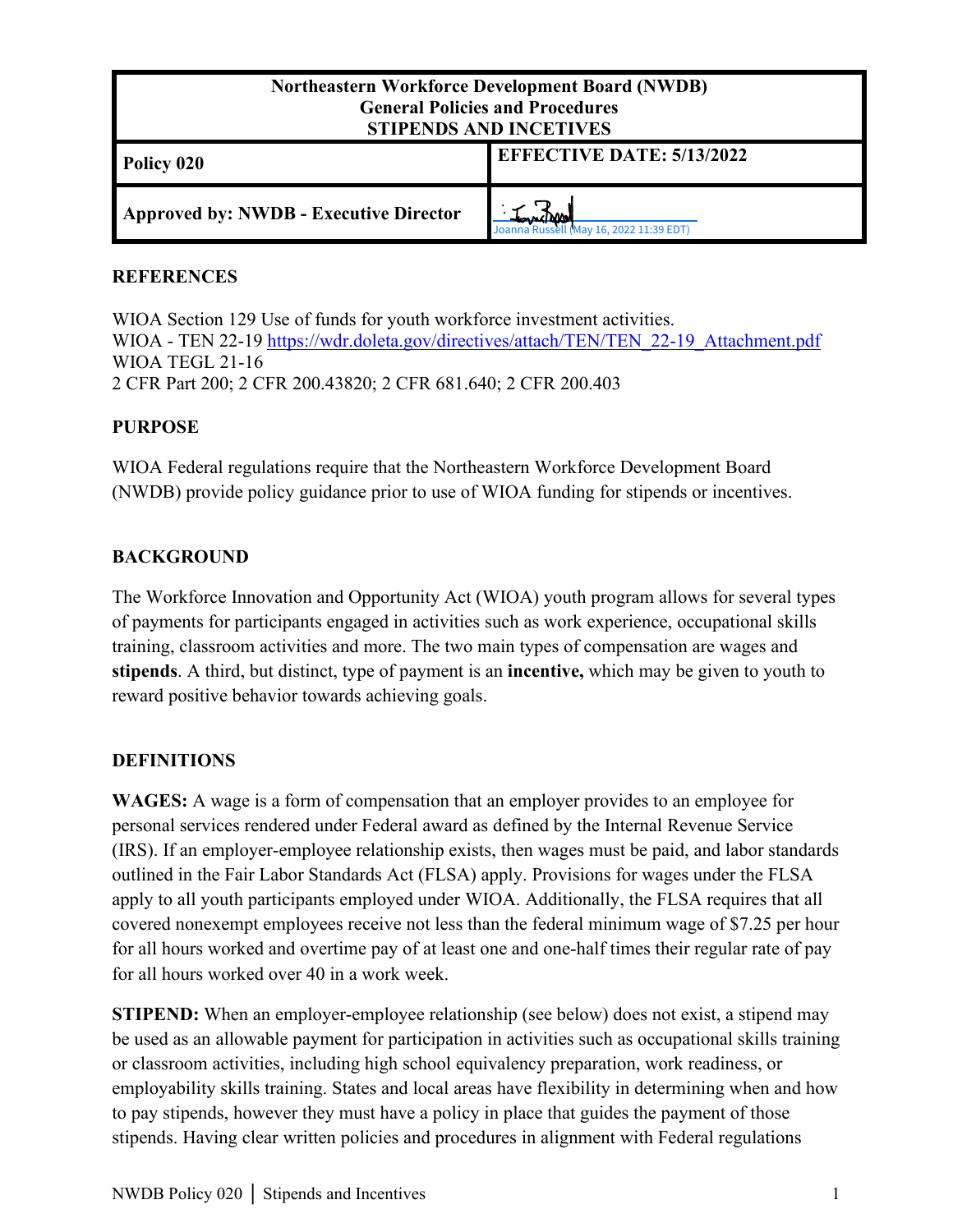allows frontline staff to understand when and how they might offer stipends in order to help youth achieve their goals.

**INCENTIVE:** An incentive is a type of compensation for youth participants permitted for recognition and achievement directly tied to training activities and work experience. WIOA Youth funds can be used for incentives for completion of a training course (such as completing a high school equivalency course) and/or of an achievement (such as perfect attendance at the course). The purpose of offering an incentive is to induce behavior toward achievement of a specific goal. In order for an incentive to be effective, participants must be aware of the existence of such incentive and understand the terms and standards of its award to improve the likelihood of success and lead to a successful outcome or achievement of grant performance measures

As outlined in 20 CFR 681.640, the local program must have written policies and procedures in place governing the award of incentives and must ensure that such incentives payments are: (a) tied to the goals of the specific program; (b) outlined in writing before the commencement of the programs that may provide incentive payments; (c) align with the local program's organizational policies; and (d) are in accordance with the requirements contained in 2 CFR part 200.

NOTES ON INCENTIVES: Payments for incentives should not be confused with compensation of wages or stipends. When considering types of incentive payments, keep in mind that Federal funds may not be spent on entertainment costs as outlined in 2 CFR 200.438. Therefore, incentives may not include entertainment, such as movie or sporting event tickets or gift cards to movie theaters or other venues whose sole purpose is entertainment. When reasonable and prudent, and when clear policies, internal controls and safeguards are in place, non-entertainment related gift cards may be an option. These are considered a cash equivalent and should be treated as if they were cash. Just like cash management, the expectation is that grant recipients will have internal controls over the management of the gift cards (by keeping an inventory log, identifying and training appropriate personnel when it's appropriate to distribute gift cards, etc.) Gift cards should be used as an incentive (with an established incentive policy in place) and not as a substitute to wages and stipends. Finally, there must be measures in place if there is excessive purchasing of gift cards as these funds (not the gift cards) must be returned to ETA during the closeout of the grant. We encourage local programs to exercise restraints in purchasing gift cards as incentives to avoid Closeout issues.

# **Incentive payment (each incentive payment not to exceed \$200.00) with (total incentives not to exceed \$500.00) may be awarded for the following goal accomplishments or activities:**

- **For Out-Of-School Youth-Attainment of High School Equivalency/Diploma**
- **Completion of a Work Readiness Training (curriculum to be developed by service provider resulting in certificates – not to exceed four certificates)**
- **Completion Work Experience (Successful Final Evaluation)**
- **Completion of Pre-Apprenticeship to include transcripts and/or records from training provider**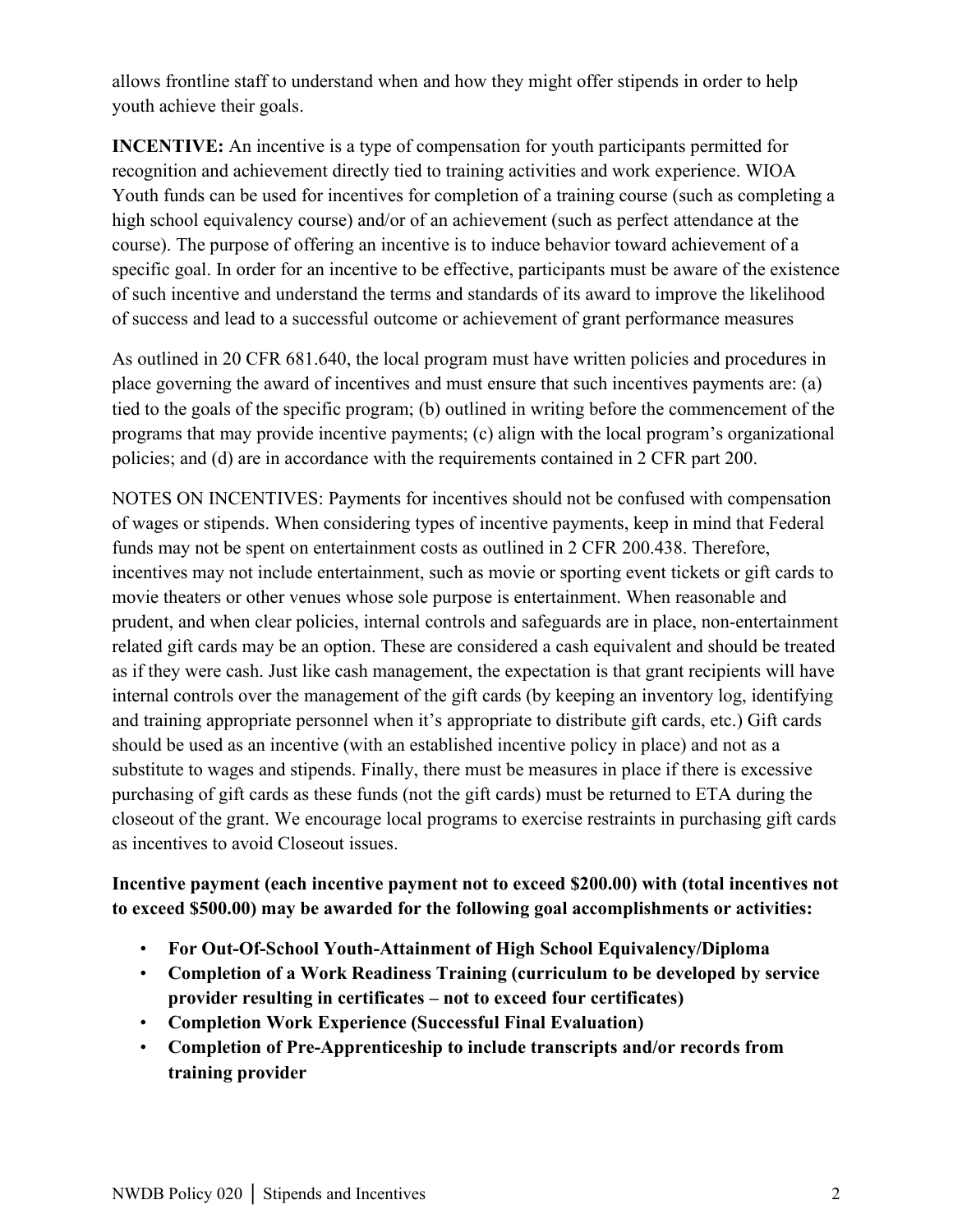# **CHARACTERISTICS**

An employment relationship under the Fair Labor Standards Act (FLSA) must be distinguished from a strictly contractual one. Such a relationship must exist for any provision of the FLSA to apply to any person engaged in work which may otherwise be subject to the Act. In the application of the FLSA an employee, as distinguished from a person who is engaged in a business of his or her own, is one who, as a matter of economic reality, follows the usual path of an employee and is dependent on the business which he or she serves. The employer-employee relationship under the FLSA is tested by "economic reality" rather than "technical concepts." It is not determined by the common law standards relating to master and servant.

The U.S. Supreme Court has on several occasions indicated that there is no single rule or test for determining whether an individual is an independent contractor or an employee for purposes of the FLSA. The Court has held that it is the total activity or situation which controls. Among the factors which the Court has considered significant are:

- 1. The extent to which the services rendered are an integral part of the principal's business.
- 2. The permanency of the relationship.
- 3. The amount of the alleged contractor's investment in facilities and equipment.
- 4. The nature and degree of control by the principal.
- 5. The alleged contractor's opportunities for profit and loss.
- 6. The amount of initiative, judgment, or foresight in open market competition with others required for the success of the claimed independent contractor.
- 7. The degree of independent business organization and operation.

## **POLICY**

# **It is the policy of the Northeastern Workforce Development Board (NWDB) that no stipend or incentive shall be paid to any WIOA participant until:**

- 1) The service provider has a policy in place on how they will be providing and at what level incentives will be provided.
- 2) WDS must specify the short-term goal and determine appropriate goals for each youth based on their needs.
- 3) WIOA Youth Program participant must successfully achieve(s) goal within specified parameters as outlined in the Individual Service Strategy (ISS).
- 4) The WIOA service provider's director, manager or supervisor must approve the payment based on the definitions contained within this policy.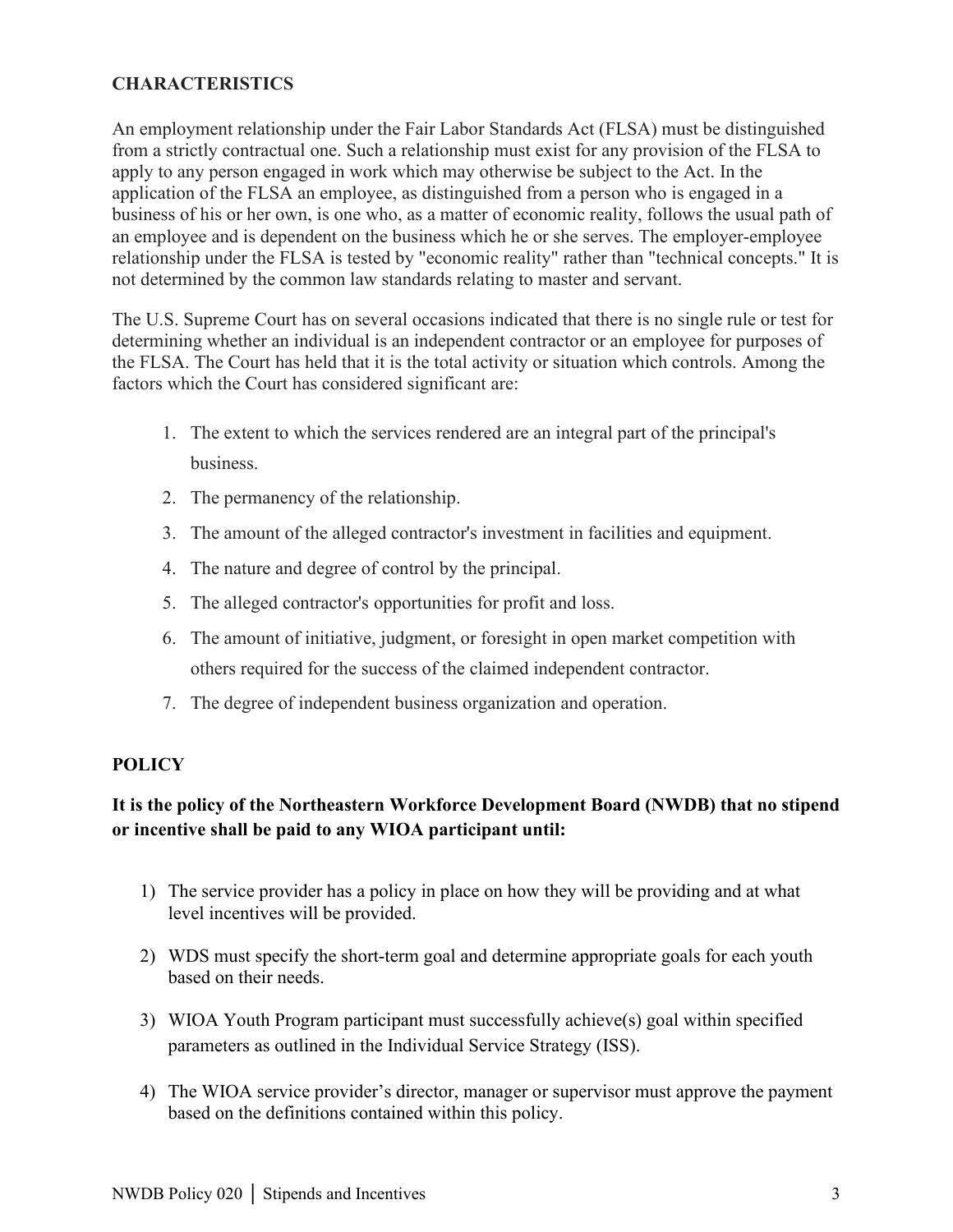- 5) This incentive should not be used in conjunction with other incentives, unless two separate goals are identified that align with a common long-term goal.
- 6) Documentation Stipends and incentives may be awarded providing that the provision of an incentive or stipend is included in the participant's Individual Service Strategy. At a minimum, the following documentation must be maintained in the youth's file: The ISS must specify the goal that must be met to qualify for the incentive.
- The Individual Service Strategy must document the need for stipend and specify services that are planned for the youth to receive a stipend
- Justification for payment of stipends
- Time sheets or attendance sheets for payment of stipends when applicable such as Work Ready, Work Experience, or On the Job Training (OJT)
- To qualify for an incentive, a copy of the required documentation/certificate verifying completion must be kept in Maine JobLink (MJL)